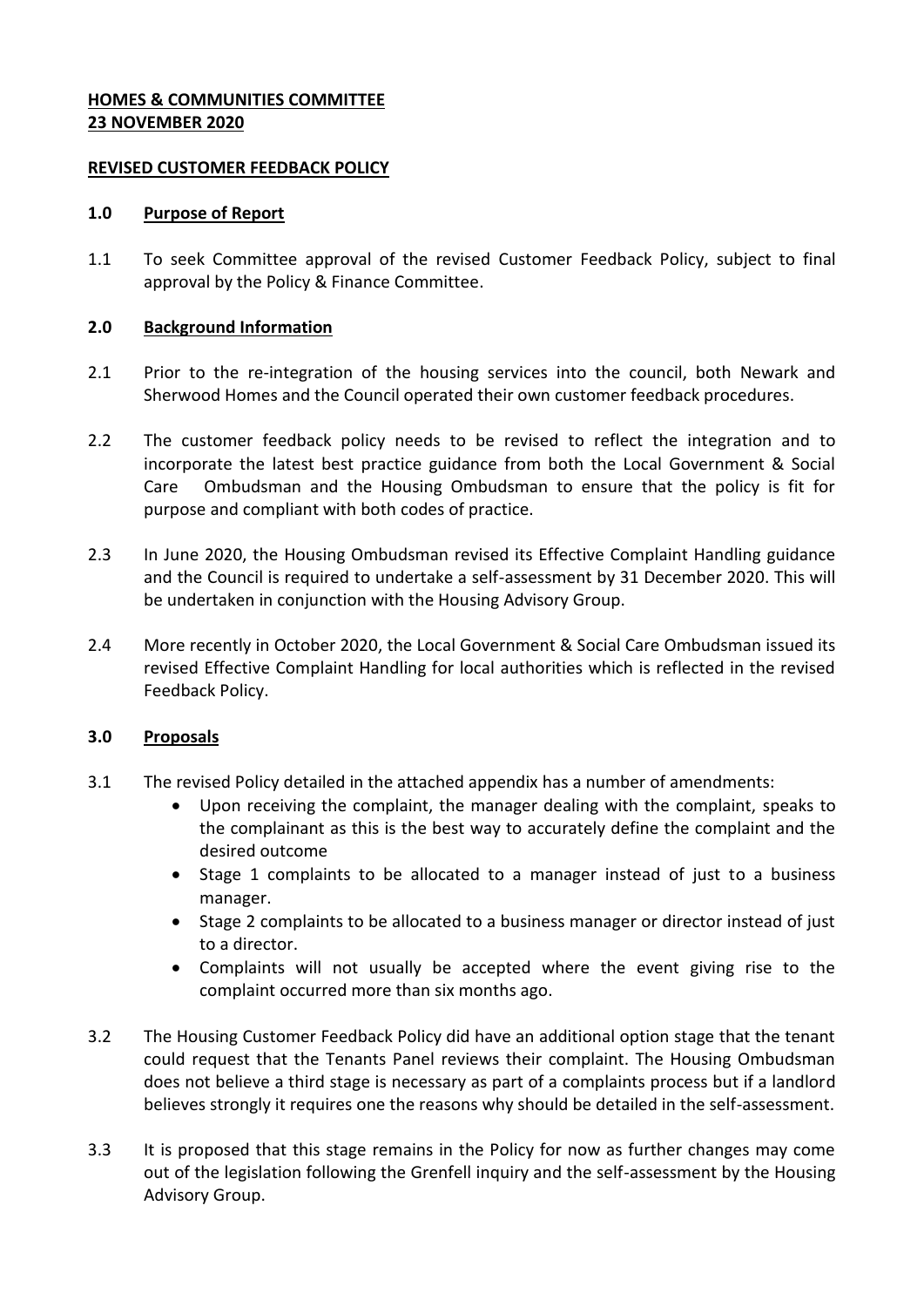# **4.0 Next steps**

- 4.1 A procedure guide will be produced for staff which will incorporate guidance from both Ombudsman Services to support them with investigating complaints. This will include template responses to ensure that all complainants are advised of the next steps they can take.
- 4.2 Consideration is being given to holding a training session for all managers who respond to complaints, delivered by the Local Government & Social Care/Housing Ombudsman to ensure that they fully understand the latest best practice
- 4.3 In conjunction with the Transformation and Communications Business Unit, a review is being undertaken of the current performance monitoring of customer feedback. This valuable insight gained will be reported to the Senior Leadership Team and relevant committees. Consideration will need to be given as to how this will involve tenants and the Housing Advisory Group.
- 4.4 The Council is required to complete a Housing Ombudsman self-assessment by 31 December 2020. The completed self-assessment will be reported to this committee.

# **5.0 Digital Implications**

5.1 Customers have the option of submitting their feedback online. This functionality will be reviewed to ensure it reflects the revised policy and is a straightforward and seamless process for the customer.

### **6.0 Equalities Implications**

6.1 The Policy is designed to enable all customers to submit feedback. This can be done via a host of contact channels or by an advocate on their behalf.

# **7.0 Financial Implications**

7.1 There are no direct financial implications arising from this report.

### **8.0 Community Plan – Alignment to Objectives**

- 8.1 The Customer Feedback Policy aligns with the following objectives:
	- Increasing participation with the Council
	- Increase residents satisfaction with the Council

### **9.0 Comments of Directors**

9.1 This policy brings together feedback arrangements across the whole Council and will enable feedback to be dealt with in a timely manner by a manager best placed to resolve the issue with appropriate escalation if matters are unresolved. This will be a strong foundation for using customer feedback to improve our services.